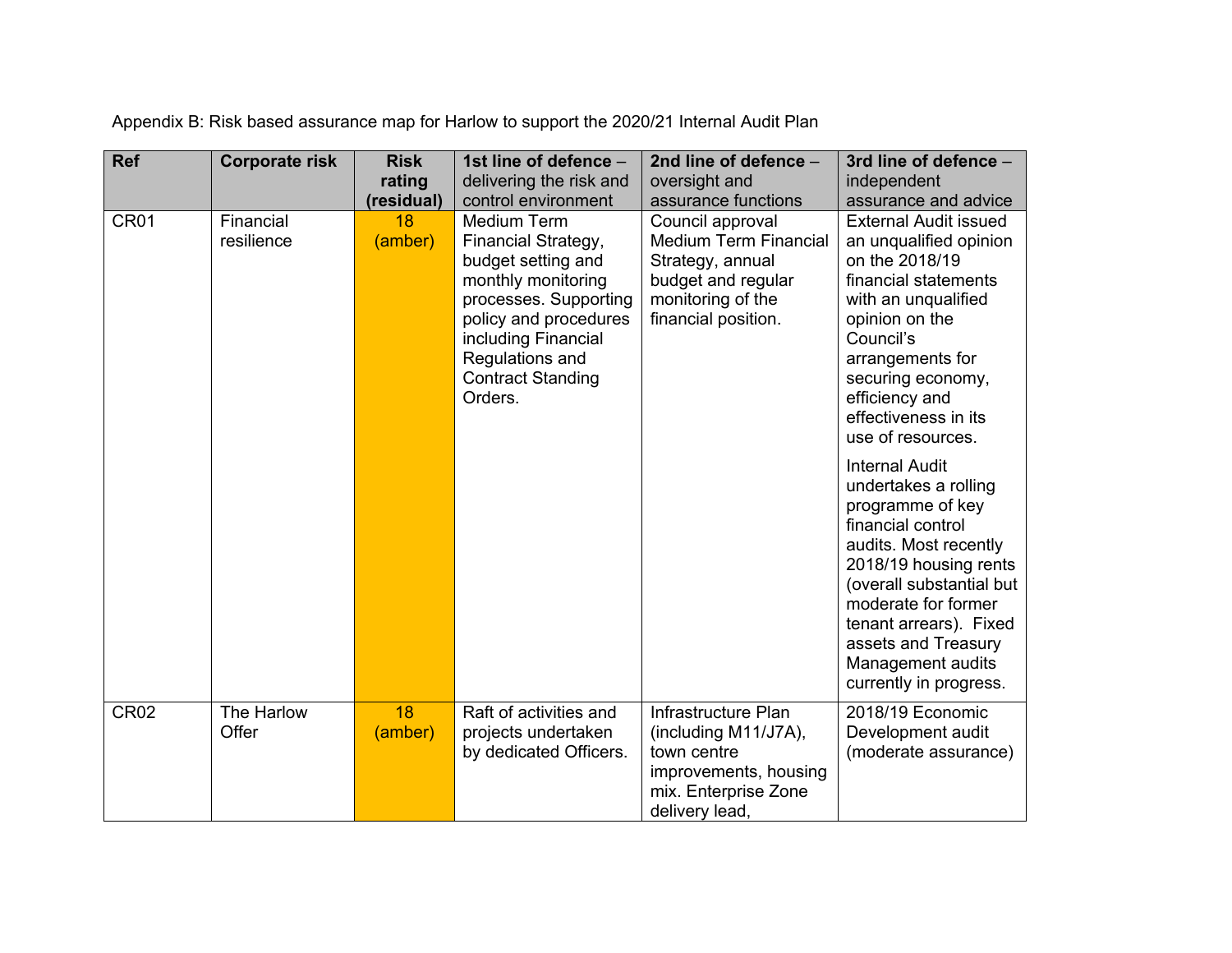| <b>Ref</b>       | <b>Corporate risk</b>                                | <b>Risk</b><br>rating<br>(residual) | 1st line of defence -<br>delivering the risk and<br>control environment                                                                                                                                                       | 2nd line of defence -<br>oversight and<br>assurance functions<br>Economic<br>Development Strategy.                                                                                                                                                    | 3rd line of defence -<br>independent<br>assurance and advice                                                                                                                                                            |
|------------------|------------------------------------------------------|-------------------------------------|-------------------------------------------------------------------------------------------------------------------------------------------------------------------------------------------------------------------------------|-------------------------------------------------------------------------------------------------------------------------------------------------------------------------------------------------------------------------------------------------------|-------------------------------------------------------------------------------------------------------------------------------------------------------------------------------------------------------------------------|
| CR <sub>03</sub> | Lack of suitable<br>housing mix                      | 14 (yellow)                         | Duty to cooperate<br>discussions. Housing<br>studies including joint<br>ones to support the<br>Local Plan.<br>Implementation of<br><b>Local Development</b><br>Plan and delivery of<br>the Harlow and<br>Gilston Garden Town. | Local Plan reporting to<br><b>Cabinet with Council</b><br>oversight<br>The Managing Director<br>and one Member sit on<br>the Harlow and Gilston<br>Garden Town Board.                                                                                 | Planning Inspectorate<br>examination.<br><b>Harlow and Gilston</b><br>Garden Town audit<br>currently in progress.                                                                                                       |
| CR <sub>04</sub> | Lack of<br>adequate<br>housing                       | 17 <sup>2</sup><br>(amber)          | Raft of activities and<br>projects undertaken<br>by dedicated Officers<br><b>Creation of Harlow</b><br><b>Trading Services</b><br>(Housing and<br>Regeneration)<br>company.                                                   | <b>Housing Development</b><br>plan. Modern Homes<br>(Housing Investment)<br>programme, Asset<br>Management Strategy,<br>Tenancy Strategy,<br>Allocations Policy,<br>Homelessness<br>Strategy, Tenant and<br>Leaseholder<br><b>Engagement Strategy</b> | 2018/19 housing<br>repairs audit<br>(moderate<br>assurance).<br>Homelessness audit<br>currently in progress<br>with the three year<br>audit plan including<br>audits on housing<br>allocations, planned<br>maintenance. |
| <b>CR05</b>      | Inability to fulfill<br>Community<br>Leadership role | 18<br>(amber)                       | <b>Harlow Wellbeing</b><br>Strategy, Safer<br>Harlow<br>Partnership                                                                                                                                                           | Oversight by the Head<br>of Community<br>Wellbeing, who sits on<br>the Safer Harlow                                                                                                                                                                   | Equalities Act and use<br>of impact<br>assessments audit<br>planned for 2020/21.                                                                                                                                        |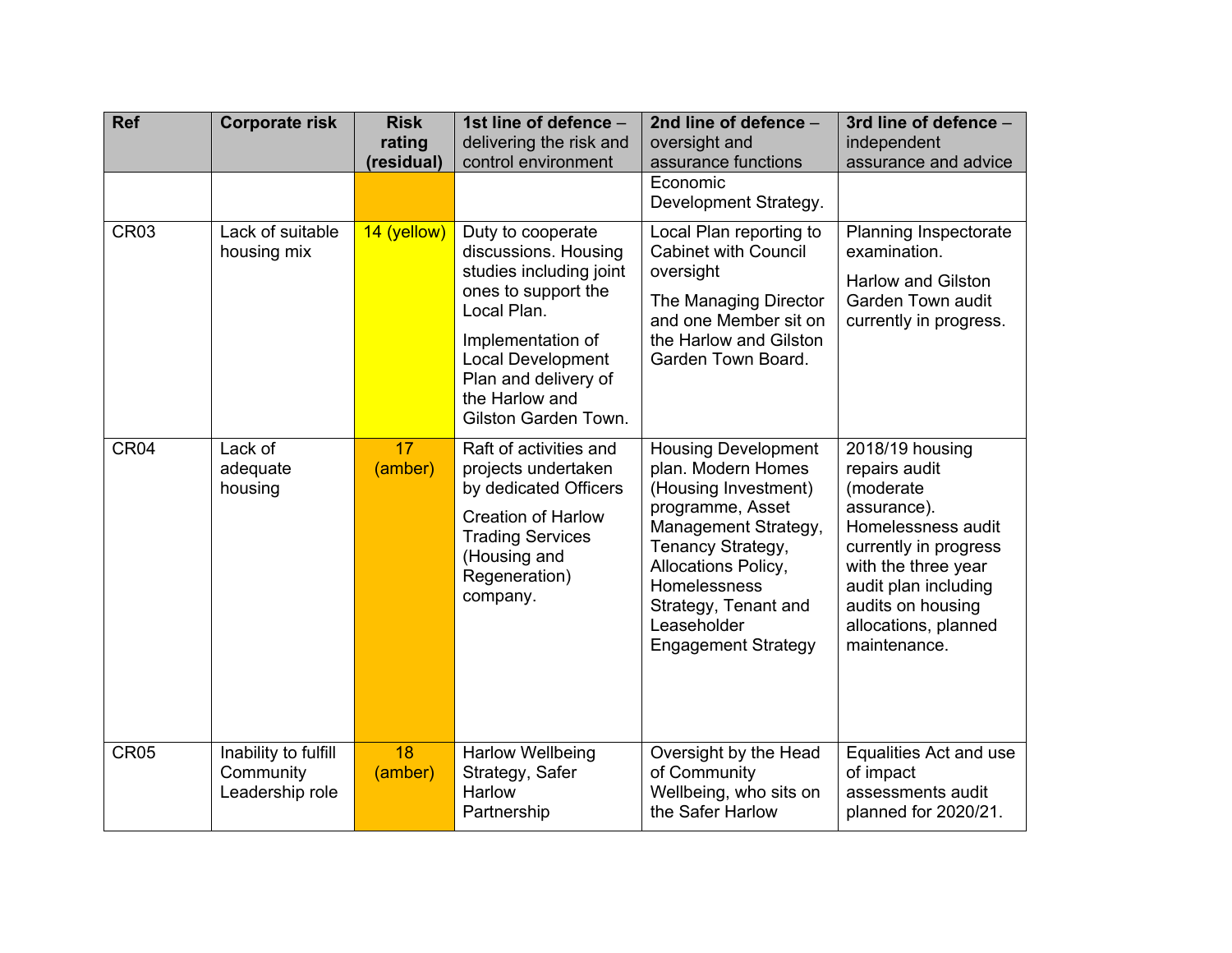| <b>Ref</b>       | <b>Corporate risk</b>                                                | <b>Risk</b><br>rating<br>(residual) | 1st line of defence -<br>delivering the risk and<br>control environment                                                                                                                                                   | 2nd line of defence -<br>oversight and<br>assurance functions                                                                                                                                                                                                                                                          | 3rd line of defence -<br>independent<br>assurance and advice                                                                                                                                                                                           |
|------------------|----------------------------------------------------------------------|-------------------------------------|---------------------------------------------------------------------------------------------------------------------------------------------------------------------------------------------------------------------------|------------------------------------------------------------------------------------------------------------------------------------------------------------------------------------------------------------------------------------------------------------------------------------------------------------------------|--------------------------------------------------------------------------------------------------------------------------------------------------------------------------------------------------------------------------------------------------------|
|                  |                                                                      |                                     | Consultation<br>process/community<br>engagement<br>regarding<br>discretionary services                                                                                                                                    | Partnership Board.<br><b>Health and Wellbeing</b><br>Strategy. Regeneration<br>Strategy                                                                                                                                                                                                                                | Future audit planned<br>on community safety.                                                                                                                                                                                                           |
| CR <sub>06</sub> | Lack of<br>resources and<br>capacity,<br>Council and key<br>partners | 14 (yellow)                         | <b>Essex Waste</b><br>Management Plan,<br><b>Waste Collection</b><br>Contract, Street scene<br>'contract' with HTS,<br>Landscapes 'contract'<br>with HTS, Town Park<br>regeneration project,<br>NEPP.                     | <b>Shareholders Sub</b><br>Committee oversees<br>HTS arrangements.<br><b>HTS Best Value</b><br>Review reported to<br>Council.<br>Council representatives<br>sit on the North Essex<br><b>Parking Partnership</b><br>Board.<br>Quarterly Joint<br><b>Performance Review</b><br>Meetings (JPRM) and<br>Operations Board. | 2018/19 HTS strategic<br>governance audit<br>(substantial<br>assurance). Internal<br>Audit oversight when<br>the new waste<br>contract was let.<br>Parks, landscapes<br>and Streetscene audit<br>in progress. Parking<br>audit planned for<br>2020/21. |
| CR <sub>07</sub> | Ability to<br>support children<br>and family<br>aspirations          | 9 (yellow)                          | Signposting for<br>residents (often<br>through ECC), partner<br>agencies (statutory,<br>voluntary, schools),<br>promotion of and<br>support to Harlow<br>College and Anglia<br>Ruskin University, the<br><b>BMAT Stem</b> | Oversight by the Head<br>of Community<br>Wellbeing                                                                                                                                                                                                                                                                     | 2017/18 Sam's Place<br>audit (moderate<br>assurance). 2018/19<br>safeguarding audit<br>(limited assurance).<br>Future audit planned<br>on museum provision.                                                                                            |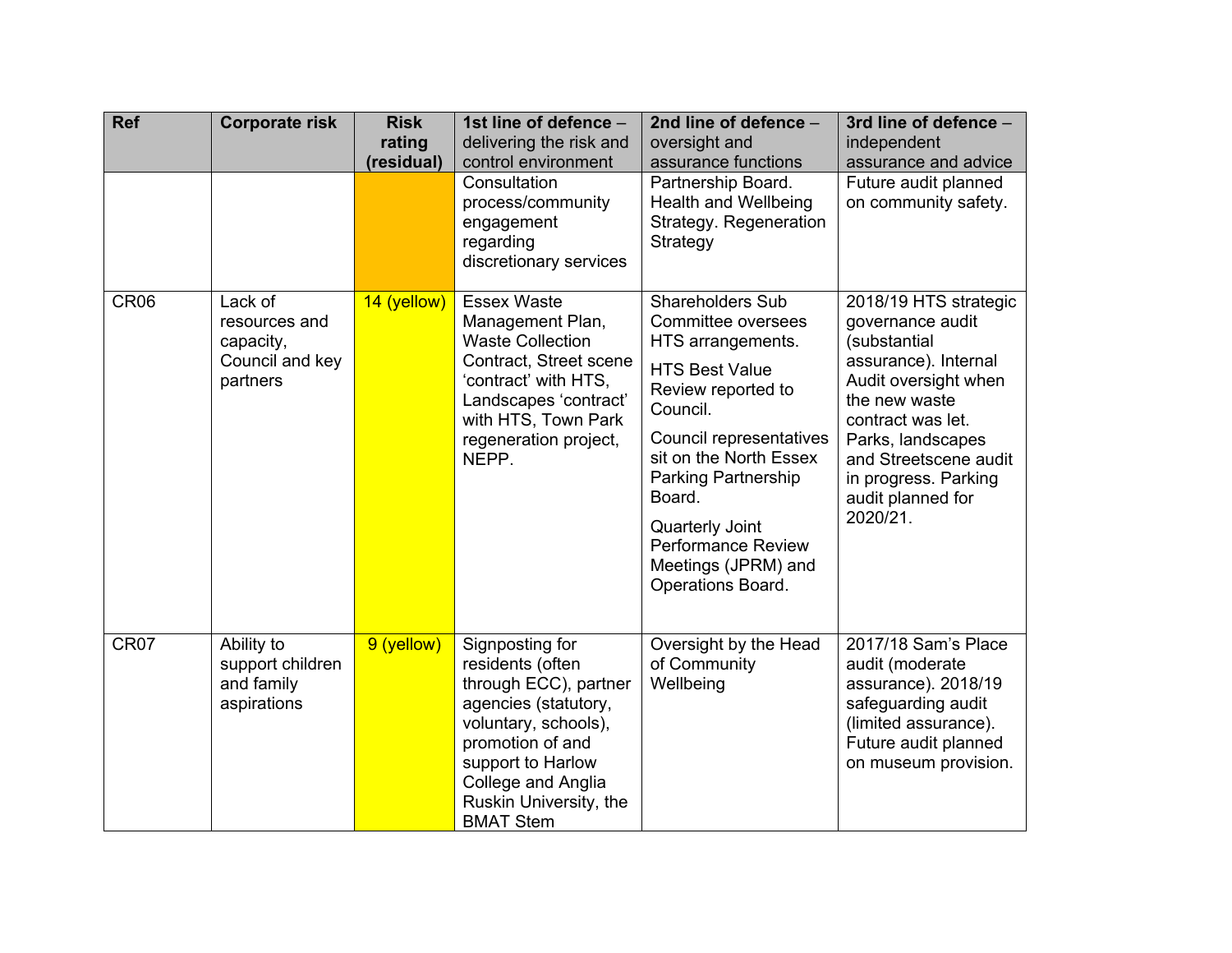| <b>Ref</b>       | <b>Corporate risk</b>                                                                | <b>Risk</b><br>rating<br>(residual) | 1st line of defence -<br>delivering the risk and<br>control environment                                                                                                                                                                                        | 2nd line of defence -<br>oversight and<br>assurance functions                                                                                   | 3rd line of defence -<br>independent<br>assurance and advice                                                                                                                                                                                                                                                 |
|------------------|--------------------------------------------------------------------------------------|-------------------------------------|----------------------------------------------------------------------------------------------------------------------------------------------------------------------------------------------------------------------------------------------------------------|-------------------------------------------------------------------------------------------------------------------------------------------------|--------------------------------------------------------------------------------------------------------------------------------------------------------------------------------------------------------------------------------------------------------------------------------------------------------------|
|                  |                                                                                      |                                     | Academy, Harlow<br>Youth Council and<br><b>Harlow School</b><br>Readiness project                                                                                                                                                                              |                                                                                                                                                 |                                                                                                                                                                                                                                                                                                              |
| <b>CR08</b>      | Information<br>Governance<br>and Data<br>Compliance                                  | 18<br>(amber)                       | Suite of data<br>protection and<br>retention policies and<br>procedures, which<br>were reviewed and<br>updated before the<br><b>General Data</b><br><b>Protection Regulation</b><br>(GDPR) became law<br>on 25 May 2018<br>Cyber security<br>controls in place | Named Data Protection<br>Officer<br><b>Corporate Governance</b><br><b>Information Group</b><br>chaired by the Head of<br>Governance             | Internal Audit:<br>2017/18 Cyber<br>Security audit<br>(substantial<br>assurance). 2019/20<br><b>HTS GDPR</b><br>compliance audit<br>(limited assurance)<br>Audit on data<br>retention and<br>disposals currently in<br>progress.<br>Internal Audit is a<br>member of the<br>Information<br>Governance Group. |
| CR <sub>09</sub> | Provision of<br>repairs,<br>maintenance,<br>landscape and<br>Streetscene<br>services | 14 (yellow)                         | Service<br>Agreement. Contract<br>wording and<br>specifications confirm<br>contractor<br>requirements. HTS<br>has regular reviews of<br><b>Efficiency Plan and</b><br>Risk Register.                                                                           | Monthly performance<br>reviews involving<br>Portfolio holders.<br>HTS risk register<br>reviewed<br>at each quarterly<br><b>SMB/HTS meetings</b> | 2018/19 audits of HTS<br>strategic governance<br>audit (substantial<br>assurance) and<br>housing repairs<br>(moderate<br>assurance). Parks,<br>landscapes and<br>Streetscene audit                                                                                                                           |